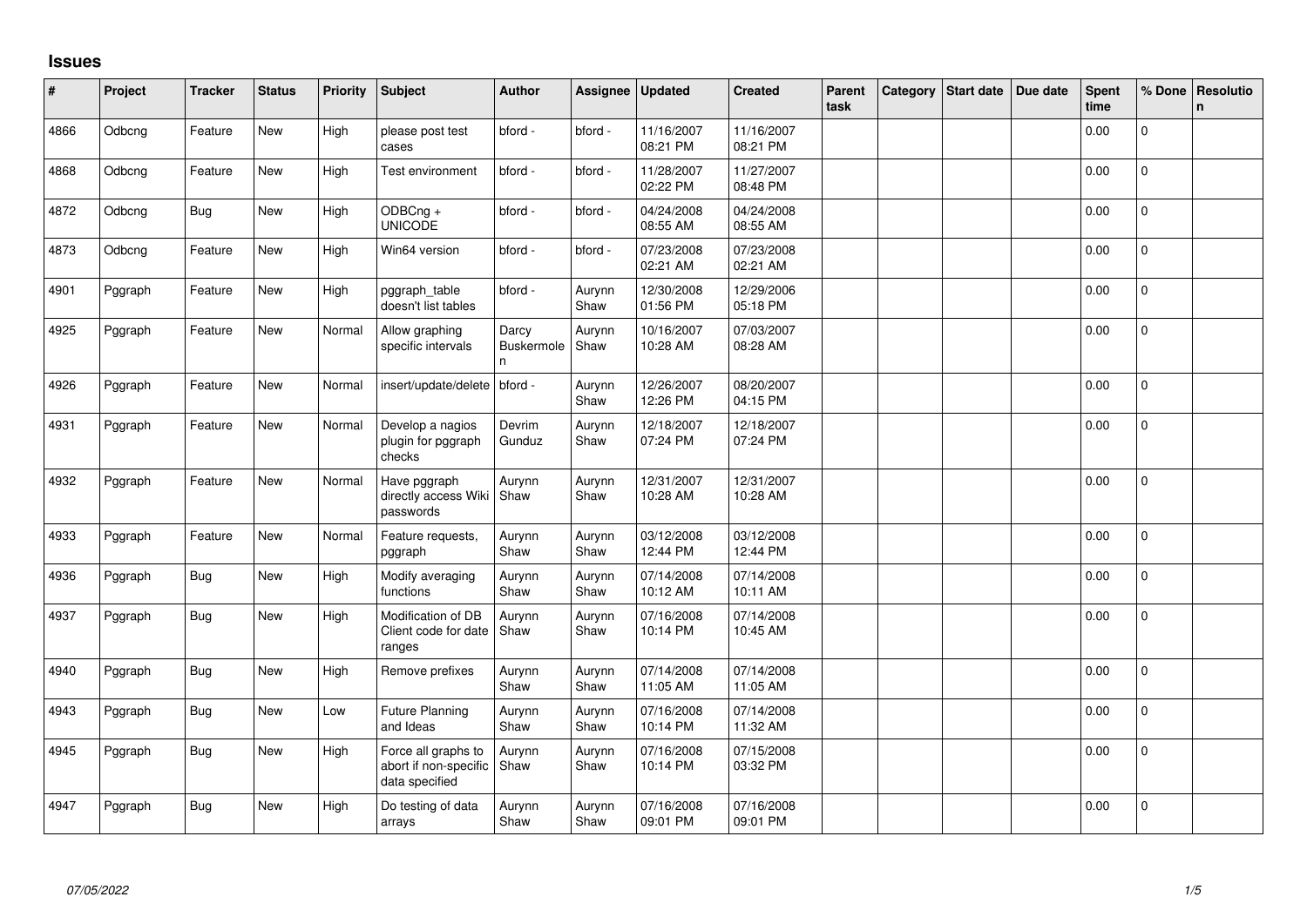| #    | Project   | <b>Tracker</b> | <b>Status</b> | <b>Priority</b> | Subject                                                    | <b>Author</b>     | Assignee          | <b>Updated</b>         | <b>Created</b>         | <b>Parent</b><br>task | Category | Start date               | Due date | <b>Spent</b><br>time | % Done         | Resolutio<br>$\mathsf{n}$ |
|------|-----------|----------------|---------------|-----------------|------------------------------------------------------------|-------------------|-------------------|------------------------|------------------------|-----------------------|----------|--------------------------|----------|----------------------|----------------|---------------------------|
| 4948 | Pggraph   | <b>Bug</b>     | New           | High            | in pggraph_table,<br>prevent crash if no<br>tables present | Aurynn<br>Shaw    | Aurynn<br>Shaw    | 07/16/2008<br>09:42 PM | 07/16/2008<br>09:42 PM |                       |          |                          |          | 0.00                 | $\mathbf 0$    |                           |
| 4949 | Pggraph   | <b>Bug</b>     | New           | High            | Document<br>behaviour                                      | Aurynn<br>Shaw    | Aurynn<br>Shaw    | 07/21/2008<br>10:44 AM | 07/17/2008<br>04:59 PM |                       |          |                          |          | 0.00                 | 0              |                           |
| 4950 | Pggraph   | Bug            | New           | High            | Write unit tests                                           | Aurynn<br>Shaw    | Aurynn<br>Shaw    | 07/17/2008<br>05:02 PM | 07/17/2008<br>05:02 PM |                       |          |                          |          | 0.00                 | $\mathbf 0$    |                           |
| 4951 | Pggraph   | <b>Bug</b>     | New           | High            | Document date<br>range behaviour                           | Aurynn<br>Shaw    | Aurynn<br>Shaw    | 07/21/2008<br>10:44 AM | 07/21/2008<br>10:38 AM |                       |          |                          |          | 0.00                 | $\mathbf 0$    |                           |
| 4952 | Pggraph   | <b>Bug</b>     | New           | High            | Help interface                                             | Aurynn<br>Shaw    | Aurynn<br>Shaw    | 07/21/2008<br>10:40 AM | 07/21/2008<br>10:40 AM |                       |          |                          |          | 0.00                 | 0              |                           |
| 4954 | Pggraph   | <b>Bug</b>     | New           | High            | pggraph clients                                            | Aurynn<br>Shaw    | Aurynn<br>Shaw    | 07/25/2008<br>07:59 AM | 07/25/2008<br>07:59 AM |                       |          |                          |          | 0.00                 | $\pmb{0}$      |                           |
| 4956 | Pggraph   | <b>Bug</b>     | New           | High            | dbrollup.py needs<br>to support pggraph<br>2.2             | Aurynn<br>Shaw    | Aurynn<br>Shaw    | 07/25/2008<br>08:02 AM | 07/25/2008<br>08:02 AM |                       |          |                          |          | 0.00                 | 0              |                           |
| 4958 | Pggraph   | Bug            | New           | High            | Fix the "Help I have<br>no data" problem<br>with pggraph.  | Aurynn<br>Shaw    | Aurynn<br>Shaw    | 07/25/2008<br>11:37 AM | 07/25/2008<br>11:37 AM |                       |          |                          |          | 0.00                 | $\pmb{0}$      |                           |
| 4959 | Pggraph   | <b>Bug</b>     | <b>New</b>    | High            | Upgrade all present<br>pggraph clients to<br>pggraph_2_2   | Aurynn<br>Shaw    | Aurynn<br>Shaw    | 07/28/2008<br>08:07 AM | 07/28/2008<br>08:07 AM |                       |          |                          |          | 0.00                 | $\mathbf 0$    |                           |
| 4960 | Pggraph   | <b>Bug</b>     | New           | High            | pg error of<br>pggraph_2_2                                 | Devrim<br>Gunduz  | Aurynn<br>Shaw    | 12/30/2008<br>09:09 AM | 12/30/2008<br>09:09 AM |                       |          |                          |          | 0.00                 | $\mathbf 0$    |                           |
| 4993 | Simpycity | <b>Bug</b>     | <b>New</b>    | High            | Finish docs                                                | Aurynn<br>Shaw    | Aurynn<br>Shaw    | 11/25/2008<br>11:31 AM | 11/25/2008<br>11:31 AM |                       |          |                          |          | 0.00                 | $\mathbf{0}$   |                           |
| 5000 | Simpycity | <b>Bug</b>     | New           | Urgent          | Automatic Rollback<br>Fix.                                 | Lacey<br>Powers   | Aurynn<br>Shaw    | 04/29/2009<br>11:22 AM | 04/29/2009<br>11:22 AM |                       |          |                          |          | 0.00                 | 0              |                           |
| 5225 | PL/php    | <b>Bug</b>     | New           | Normal          | Unable to build<br>PL/php on OS X<br>(PHP 5.3)             | Alexey<br>Klyukin | Alexey<br>Klyukin | 05/27/2011<br>05:05 AM | 06/29/2010<br>05:25 AM |                       |          | 06/29/201<br>$\Omega$    |          | 0.00                 | $\pmb{0}$      |                           |
| 5235 | PL/php    | Feature        | New           | Normal          | SPI Object and not<br>function                             | Moisés P.<br>Sena |                   | 07/29/2010<br>10:48 AM | 07/29/2010<br>10:48 AM |                       |          | 07/29/201<br>$\mathbf 0$ |          | 0.00                 | $\mathbf 0$    |                           |
| 5236 | PL/php    | Feature        | New           | Normal          | pg_raise to PHP<br>Object                                  | Moisés P.<br>Sena |                   | 07/29/2010<br>11:08 AM | 07/29/2010<br>11:07 AM |                       |          | 07/29/201<br>0           |          | 0.00                 | 0              |                           |
| 5255 | PL/php    | <b>Bug</b>     | New           | Normal          | support<br><b>TRUNCATE</b><br>triggers                     | Álvaro<br>Herrera |                   | 05/21/2011<br>04:29 PM | 05/21/2011<br>04:29 PM |                       |          | 05/21/201                |          | 0.00                 | $\Omega$       |                           |
| 5256 | PL/php    | Discussio<br>n | New           | Normal          | Creating a PL/php<br>distribution                          | Joshua<br>Drake   |                   | 05/26/2011<br>01:44 PM | 05/21/2011<br>06:36 PM |                       |          | 05/21/201                |          | 0.00                 | $\overline{0}$ |                           |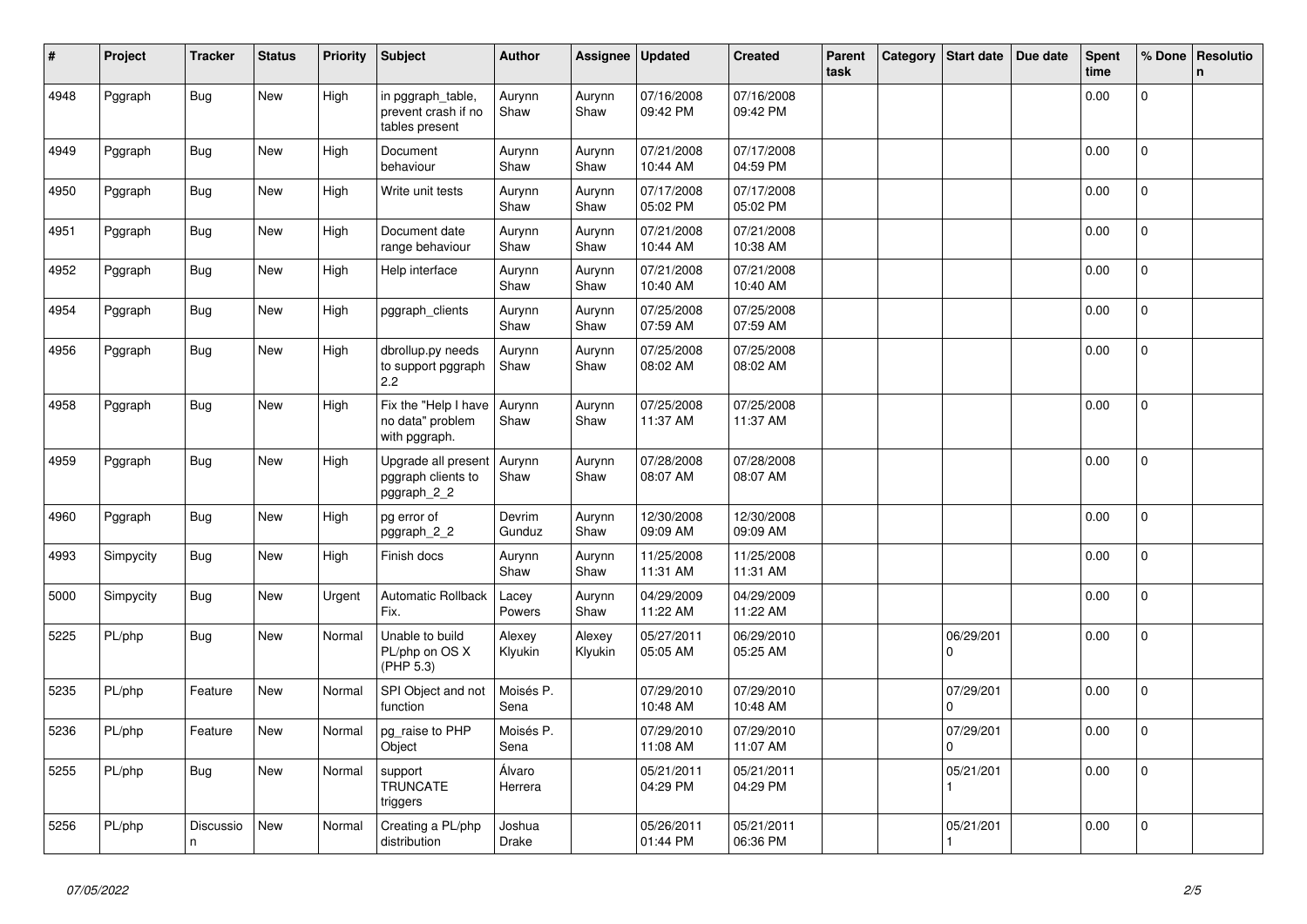| $\vert$ # | Project      | <b>Tracker</b>  | <b>Status</b> | <b>Priority</b> | <b>Subject</b>                                                                                               | <b>Author</b>        | Assignee          | <b>Updated</b>         | <b>Created</b>         | Parent<br>task | Category | <b>Start date</b>           | Due date                    | Spent<br>time | % Done         | Resolutio<br>n. |
|-----------|--------------|-----------------|---------------|-----------------|--------------------------------------------------------------------------------------------------------------|----------------------|-------------------|------------------------|------------------------|----------------|----------|-----------------------------|-----------------------------|---------------|----------------|-----------------|
| 5257      | postgres.js  | Support         | <b>New</b>    | Normal          | method to catch<br>error on<br>connection?                                                                   | Rick<br>Harding      |                   | 05/26/2011<br>09:15 AM | 05/26/2011<br>09:15 AM |                |          | 05/26/201                   |                             | 0.00          | $\overline{0}$ |                 |
| 5258      | PL/php       | <b>Bug</b>      | New           | Normal          | Get rid of the<br>trusted PL/PHP                                                                             | Alexey<br>Klyukin    |                   | 05/27/2011<br>05:43 AM | 05/27/2011<br>05:43 AM |                |          | 05/27/201                   |                             | 0.00          | 0              |                 |
| 5259      | PL/php       | Feature         | New           | Normal          | Add support for<br>anonymous DO<br>blocks.                                                                   | Alexey<br>Klyukin    |                   | 05/27/2011<br>05:52 AM | 05/27/2011<br>05:52 AM |                |          | 05/27/201                   |                             | 0.00          | $\overline{0}$ |                 |
| 5260      | PL/php       | <b>Bug</b>      | New           | High            | The function could<br>not return varchar<br>string -- When<br>there is function<br>definition in<br>includes | anthony<br>chen      |                   | 11/04/2011<br>08:57 AM | 11/02/2011<br>11:16 PM |                |          | 11/02/201                   | 11/11/201                   | 0.00          | $\mathbf 0$    |                 |
| 5263      | pitrtools    | Discussio<br>n. | New           | Normal          | PITRTools ini<br>configuration files<br>are too complex                                                      | Alexey<br>Klyukin    | Alexey<br>Klyukin | 05/22/2013<br>05:41 AM | 09/17/2012<br>04:03 AM |                |          | 09/17/201<br>$\overline{c}$ | 09/30/201<br>$\overline{c}$ | 0.00          | $\Omega$       |                 |
| 5265      | pitrtools    | Feature         | New           | Normal          | Avoid the need to<br>manually edit<br>postgresgl.conf<br>files                                               | Alexey<br>Klyukin    | Alexey<br>Klyukin | 05/22/2013<br>05:40 AM | 09/17/2012<br>04:13 AM |                |          | 09/17/201<br>$\overline{c}$ | 09/30/201<br>$\overline{c}$ | 0.00          | 0              |                 |
| 5291      | postgres fdw | Bug             | <b>New</b>    | Normal          | Great watches at<br>cut-prices                                                                               | Jkawasaki -          |                   | 04/11/2014<br>07:30 AM | 04/11/2014<br>07:30 AM |                |          |                             |                             | 0.00          | $\Omega$       |                 |
| 5292      | postgres fdw | Bug             | New           | Normal          | [SPAM] Good<br>shoes good prices                                                                             | Ladyregina           |                   | 04/11/2014<br>02:06 PM | 04/11/2014<br>02:06 PM |                |          |                             |                             | 0.00          | 0              |                 |
| 5301      | postgres_fdw | <b>Bug</b>      | New           | Normal          | My husband loves<br>Jacob & Co                                                                               | Postgres<br>fdw      |                   | 05/08/2014<br>03:17 AM | 05/08/2014<br>03:17 AM |                |          |                             |                             | 0.00          | $\mathbf 0$    |                 |
| 5303      | postgres_fdw | <b>Bug</b>      | <b>New</b>    | Normal          | [SPAM] Good<br>shoes good prices                                                                             | Alvherre -           |                   | 05/11/2014<br>09:24 AM | 05/11/2014<br>09:24 AM |                |          |                             |                             | 0.00          | $\overline{0}$ |                 |
| 5312      | postgres fdw | Bug             | <b>New</b>    | Normal          | <b>AutoDesk Users</b>                                                                                        | Kina<br>Lawrence     |                   | 03/09/2015<br>07:36 AM | 03/09/2015<br>07:36 AM |                |          |                             |                             | 0.00          | $\overline{0}$ |                 |
| 5315      | pitrtools    | Feature         | New           | Normal          | cmd_standby: Data<br>Directory vs.<br>Configuration<br>Directory?                                            | Michael<br>Vitale    | Michael<br>Vitale | 05/14/2015<br>03:57 PM | 05/14/2015<br>03:57 PM |                |          | 05/14/201<br>5              |                             | 0.00          | $\Omega$       |                 |
| 5316      | postgres fdw | Bug             | <b>New</b>    | Normal          | (no subject)                                                                                                 | Julieta<br>Clubb     |                   | 01/18/2016<br>04:11 AM | 01/18/2016<br>04:11 AM |                |          |                             |                             | 0.00          | $\Omega$       |                 |
| 5317      | postgres_fdw | Bug             | New           | Normal          | Jonie Bittenbender                                                                                           | Jonie<br>Bittenbende |                   | 01/26/2016<br>10:56 PM | 01/26/2016<br>10:56 PM |                |          |                             |                             | 0.00          | 0              |                 |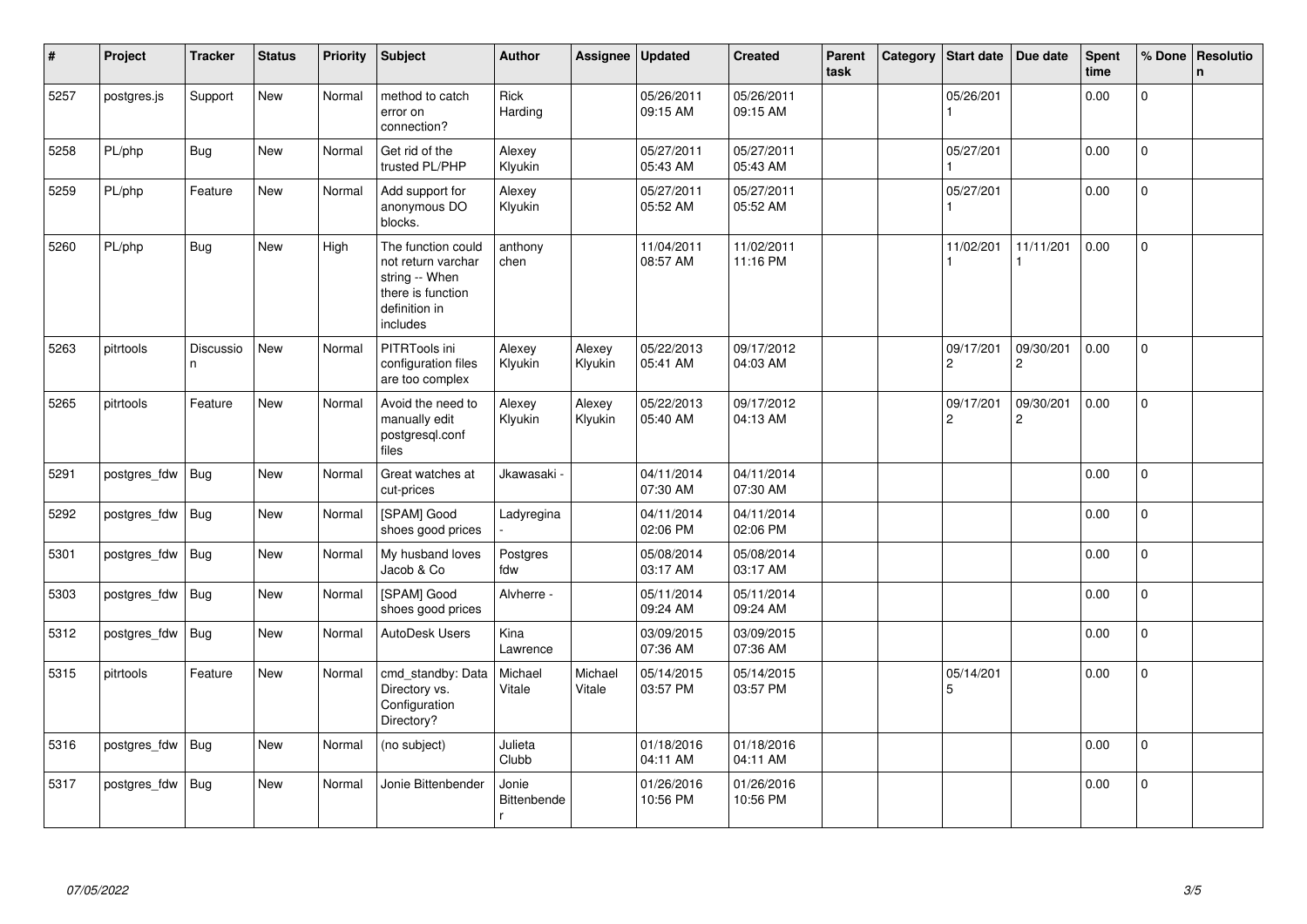| ∦    | Project                   | <b>Tracker</b> | <b>Status</b>  | Priority | <b>Subject</b>                                                               | <b>Author</b>                    | Assignee          | <b>Updated</b>         | <b>Created</b>         | Parent<br>task | Category | <b>Start date</b>           | Due date        | <b>Spent</b><br>time | % Done         | Resolutio<br>$\mathbf n$ |
|------|---------------------------|----------------|----------------|----------|------------------------------------------------------------------------------|----------------------------------|-------------------|------------------------|------------------------|----------------|----------|-----------------------------|-----------------|----------------------|----------------|--------------------------|
| 5318 | postgres fdw              | Bug            | New            | Normal   | C-Level, VP-Level,<br>Directors and<br><b>Manager Contacts</b>               | Tatum Lau                        |                   | 06/08/2016<br>07:52 AM | 06/08/2016<br>07:52 AM |                |          |                             |                 | 0.00                 | 0              |                          |
| 5321 | postgresgl-sn<br>ap       | Task           | <b>New</b>     | Normal   | Make postgres a<br>systemd daemon                                            | Ivan<br>Lezhnjov                 |                   | 10/28/2016<br>06:34 AM | 10/28/2016<br>06:34 AM |                |          | 10/28/201<br>6              |                 | 0.00                 | 0              |                          |
| 5326 | postgres fdw              | Bug            | New            | Normal   | <b>Ubuntu Users</b><br><b>Email List</b>                                     | Melony<br>Scheid                 |                   | 11/15/2016<br>07:03 AM | 11/15/2016<br>07:03 AM |                |          |                             |                 | 0.00                 | 0              |                          |
| 5328 | pitrtools                 | <b>Bug</b>     | New            | High     | threaded_rsync.py:<br>--delete-excluded<br>causes all files to<br>be deleted | Eric<br>Worden                   |                   | 01/17/2017<br>10:48 AM | 01/17/2017<br>10:48 AM |                |          | 01/17/201                   |                 | 0.00                 | 0              |                          |
| 5331 | postgresql-sn   Bug<br>ap |                | New            | Normal   | PgBackRest                                                                   | Joshua<br><b>Drake</b>           |                   | 02/10/2017<br>09:56 AM | 02/10/2017<br>09:56 AM |                |          |                             |                 | 0.00                 | 0              |                          |
| 5339 | postgresgl-sn<br>ap       | Task           | New            | Normal   | Explore tracks<br>feature                                                    | Ivan<br>Lezhnjov                 | Ivan<br>Lezhnjov  | 06/09/2017<br>03:47 AM | 06/09/2017<br>03:47 AM |                |          | 06/09/201                   | 06/16/201       | 0.00                 | $\Omega$       |                          |
| 5340 | postgresgl-sn<br>ap       | Task           | <b>New</b>     | Normal   | Change package<br>name                                                       | Ivan<br>Lezhnjov                 | Ivan<br>Lezhnjov  | 08/02/2017<br>11:44 PM | 08/02/2017<br>11:44 PM |                |          | 08/02/201<br>$\overline{7}$ | 08/04/201       | 0.00                 | $\mathbf{0}$   |                          |
| 5345 | postgres_fdw              | Bug            | New            | Normal   | Follow-up                                                                    | Karen<br>Edwards                 |                   | 11/28/2017<br>03:16 PM | 11/28/2017<br>03:16 PM |                |          |                             |                 | 0.00                 | $\Omega$       |                          |
| 5349 | PL/php                    | Bug            | New            | Normal   | Telcel red                                                                   | briana26c -                      |                   | 11/04/2018<br>11:06 AM | 11/04/2018<br>11:06 AM |                |          |                             |                 | 0.00                 | $\mathbf 0$    |                          |
| 5350 | PL/php                    | Bug            | New            | Normal   | Fwd: Telcel red                                                              | briana26c -                      |                   | 11/09/2018<br>09:47 PM | 11/09/2018<br>09:47 PM |                |          |                             |                 | 0.00                 | $\mathbf{0}$   |                          |
| 4890 | Pggraph                   | Feature        | In<br>Progress | Normal   | new report(s)                                                                | Darcy<br>Buskermole<br>n.        | Aurynn<br>Shaw    | 10/16/2007<br>10:20 AM | 09/25/2006<br>10:36 PM |                |          |                             |                 | 0.00                 | 0              |                          |
| 4908 | Pggraph                   | Feature        | ln<br>Progress | Normal   | Table statistics<br>tablename                                                | bford -                          | Aurynn<br>Shaw    | 08/20/2007<br>02:35 PM | 01/07/2007<br>07:26 PM |                |          |                             |                 | 0.00                 | $\Omega$       |                          |
| 4914 | Pggraph                   | Feature        | In<br>Progress | Normal   | customer feedback                                                            | bford -                          | Aurynn<br>Shaw    | 08/20/2007<br>02:37 PM | 03/19/2007<br>08:54 PM |                |          |                             |                 | 0.00                 | $\Omega$       |                          |
| 4915 | Pggraph                   | Feature        | ln<br>Progress | Normal   | insert_time should<br>be timestamptz                                         | Darcy<br><b>Buskermole</b><br>n. | Aurynn<br>Shaw    | 10/16/2007<br>09:45 AM | 03/21/2007<br>06:35 AM |                |          |                             |                 | 0.00                 | 0              |                          |
| 4967 | PL/php                    | Feature        | In<br>Progress | Normal   | Redesign memory<br>handling                                                  | Álvaro<br>Herrera                |                   | 05/21/2011<br>04:50 PM | 11/16/2005<br>05:31 PM |                |          |                             |                 | 0.00                 | $\mathbf 0$    |                          |
| 4972 | PL/php                    | Bug            | In<br>Progress | Normal   | array PHP <-> Pg<br>conversion is<br>broken                                  | Álvaro<br>Herrera                |                   | 05/21/2011<br>04:50 PM | 11/23/2005<br>11:48 AM |                |          |                             |                 | 0.00                 | 0              |                          |
| 4979 | PL/php                    | Feature        | In<br>Progress | Normal   | Add support for<br>IN/OUT parameters                                         | Álvaro<br>Herrera                | Alexey<br>Klyukin | 09/14/2011<br>11:21 AM | 12/05/2005<br>07:37 AM |                |          |                             | 09/13/201<br>-1 | 0.00                 | $\overline{0}$ |                          |